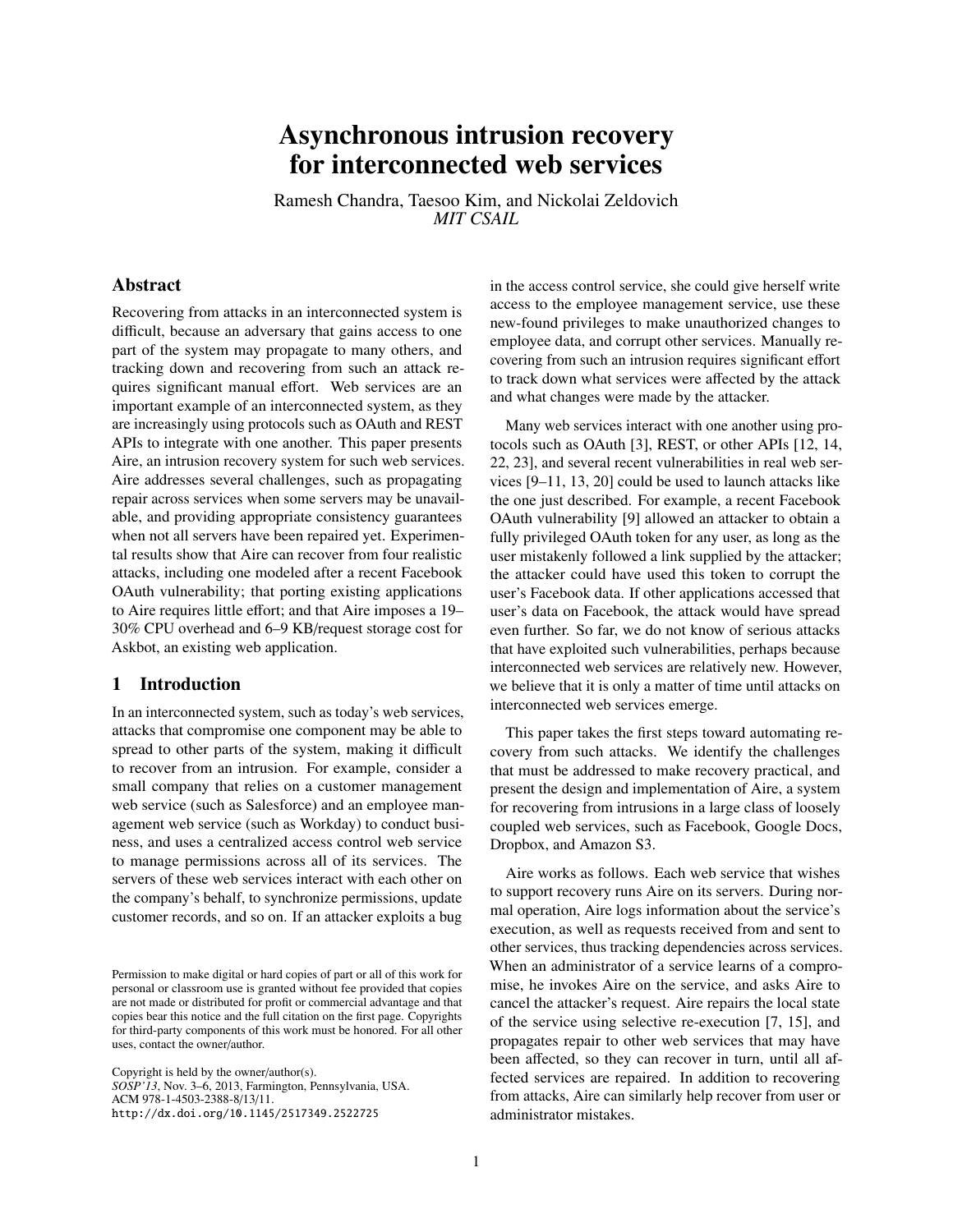Aire's contribution over past work [\[7,](#page-14-9) [16\]](#page-14-11) is in addressing three main challenges faced by intrusion recovery across web services:

Decentralized, asynchronous repair ([§3\)](#page-3-0). One possible design for a recovery system is to have a central repair coordinator that repairs all the services affected by an attack. However, this raises two issues. First, web services do not have a strict hierarchy of trust and so there is no single system that can be trusted to orchestrate repair across multiple services. Second, during repair, some services affected by an attack may be down, unreachable, or otherwise unavailable. Waiting for all services to be online in order to perform repair would be impractical and might unnecessarily delay recovery in services that are already online. Worse yet, an adversary might purposely add her own server to the list of services affected by an attack, in order to prevent timely recovery.

Aire solves these issues with two ideas. First, to avoid services having to trust a central repair coordinator, Aire performs *decentralized* repair: Aire defines a repair protocol that allows services to invoke repair on their past requests to other services, as well as their past responses to requests from other services. Second, to repair services after an intrusion without waiting for unavailable services, Aire performs *asynchronous* repair: a service repairs its local state as soon as it is asked to perform a repair, and if any past requests or responses are affected, it queues a repair message for other services, which can be processed when those services become available.

While Aire's repair infrastructure takes care of many issues raised by intrusion recovery, there are two remaining challenges that require application-specific changes to support repair:

Repair access control ([§4\)](#page-5-0). Repair operations themselves can be a security vulnerability, and an application must ensure that Aire's repair protocol does not give attackers new ways to subvert a web service. To this end, Aire provides an interface for applications to *specify access control policies* for every repair invocation.

Reasoning about partially repaired states ([§5\)](#page-6-0). With Aire's asynchronous repair, some services affected by an attack could be already repaired, while others might not have received or processed their repair messages yet. Such a partially repaired state could appear inconsistent to clients or other services, and lead to unexpected application behavior. To help developers handle partially repaired states in their applications, we propose the following contract: *repair should be indistinguishable from concurrent requests* issued by some client on the present state of the system. This contract largely reduces the problem of dealing with partially repaired states to the existing

problem of dealing with concurrent clients, which many web application developers already have to reason about.

To evaluate Aire's design, we implemented a prototype of Aire for Django-based web applications. We ported three existing web applications to Aire: an open-source clone of StackOverflow called Askbot [\[1\]](#page-14-12), a Pastebin-like application called Dpaste, and a Django-based OAuth service. We also developed our own shared spreadsheet application. In all cases, Aire required minimal changes to the application source code.

As there are no known attacks that propagate through interconnected web services in the wild, we construct four realistic intrusions that involve the above web applications, including a scenario inspired by the recent Facebook OAuth vulnerability, and demonstrate that Aire can recover from them. We also show that Aire can recover a subset of services from attack even when others are unavailable. Porting an application to Aire required changing under 100 lines of server-side code for the applications mentioned above. Supporting partial repair can require changing the API of a service; the most common example that we found is adding branches to a versioning API. Finally, we show that Aire's performance costs are moderate, amounting to a 19–30% CPU overhead and 6–9 KB/request storage cost in the case of Askbot.

# 2 Overview

Aire's goal is to undo the effects of an unwanted operation (specified by some user or administrator) that propagated through Aire-enabled services, which means producing a state that is consistent with the attack never having taken place. Aire expects that the user or administrator will pinpoint the unwanted operation (e.g., the initial intrusion into the system) to initiate recovery. In practice, the user or administrator will probably use some combination of auditing, intrusion detection, and analysis [\[17,](#page-14-13) [18\]](#page-14-14) to find the initial intrusion point.

Aire assumes that each service exposes an API which defines a set of operations that can be performed on it, and that services and clients interact only via these operations; they cannot directly access each other's internal state. This model is commonplace in today's web services, such as Amazon S3, Facebook, Google Docs, and Dropbox. Under this model, an attack is an API operation that exploits a vulnerability or misconfiguration in a service and causes undesirable changes to the service's state. These state changes can propagate to other services, either as a result of this service invoking operations on other services or vice-versa. Aire aims to undo both the initial changes to the service state, as well as any changes propagated to other services.

On each individual service, Aire repairs the local state in a manner similar to the Warp intrusion recovery sys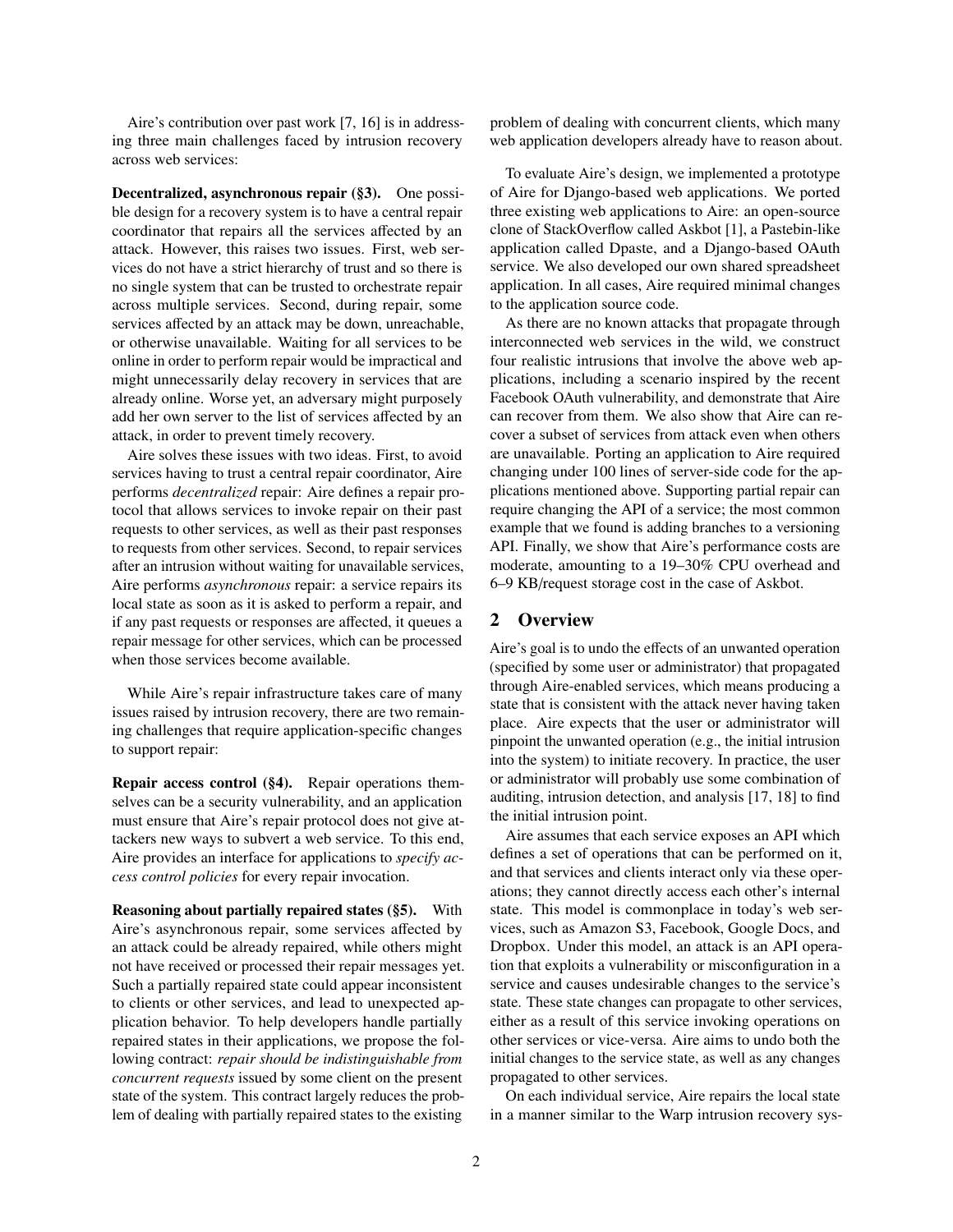tem [\[7\]](#page-14-9), by rolling back the database state affected by the attack and re-executing past requests to the service that were affected by the attack. If during local repair Aire determines that requests or responses to other services might have been affected, Aire asynchronously sends repair messages to those services. Each repair message specifies which request or response was affected by repair, and includes a corrected version of the request or response. When a service receives a repair message, Aire initiates local recovery, after checking permissions for the repair message. Once repair messages propagate to all affected services, the attack's effects will be removed from the entire system. However, even before repair messages propagate everywhere, applications that are already online can repair their local state.

With API-level repair, Aire can recover from attacks that exploit misconfigurations of a service or vulnerabilities in a service's code, and from accidental user mistakes. This includes several scenarios, such as the ones described in [§1,](#page-0-0) but does not include attacks on the OS kernel or the Aire runtime itself.

In the rest of this section we review Warp and present Aire's system architecture and assumptions.

## 2.1 Review of Warp

Aire's recovery of a service's local state is inspired by Warp [\[7\]](#page-14-9). This section provides a brief summary of Warp's design, and its rollback-redo approach to recovery, as it relates to Aire. Much as in Aire, an administrator of a Warp system initiates recovery by specifying an attack request to undo.

During normal execution of a web application, Warp builds up a repair log that will be used to recover from attacks. In particular, Warp records HTTP requests and their responses, and database queries issued by each request and their results. Warp also maintains a versioned database that stores all updates to every database row.

Given the above recorded information, Warp recovers from an attack as follows. First, Warp rolls back the database rows modified by the attack request to the request's original execution time. Second, Warp uses its logs to identify database queries that might have read the rows affected by the attack, or queries that might have modified the rows that have been rolled back, and reexecutes the corresponding requests (except for the attack request, which is skipped). For each re-executed request, Warp rolls back the database rows accessed by that request to the time of the request's original execution, and applies the same algorithm to find other requests that might have been indirectly affected. This algorithm finishes after it has re-executed all requests affected by the attack, thereby reverting all of the attack's effects.



<span id="page-2-0"></span>Figure 1: Overview of Aire's design. Components introduced or modified by Aire are shaded. Circles indicate places where Aire intercepts requests from the original web service. Not shown are the detailed components for services B and C.

## 2.2 Aire architecture

Figure [1](#page-2-0) provides an overview of Aire's overall design. Every web service that supports repair through Aire runs an Aire repair controller, whose design is inspired by Warp [\[7\]](#page-14-9). The repair controller maintains a repair log during normal operation by intercepting the original service's requests, responses, and database accesses. The repair controller also performs repair operations as requested by users, administrators, or other web services, by rolling back affected state and re-executing affected requests.

In order to be able to repair interactions between services, Aire intercepts all HTTP requests and responses to and from the local system. Repairing requests or responses later on requires being able to name them; to this end, Aire assigns an identifier to every request and response, and includes that identifier in an HTTP header. The remote system, if it is running Aire, records this identifier for future use if it needs to repair the corresponding request or response.

During repair, if Aire determines that the local system sent an incorrect request or response to another service, it computes the correct request or response, and sends it along with the corresponding ID to the other service. Aire's repair messages are implemented as just another API on top of HTTP (with one special case, when a server needs to get in touch with a past client). Aire supports four kinds of operations in its repair API. The two most common repair operations involve replacing either a request or response with a different payload. Two other operations arise when Aire determines that the local service should never have issued a request in the first place, or that it should have issued a request while none was originally performed; in these cases, Aire asks the remote service to either cancel a past request altogether, or to create a new request.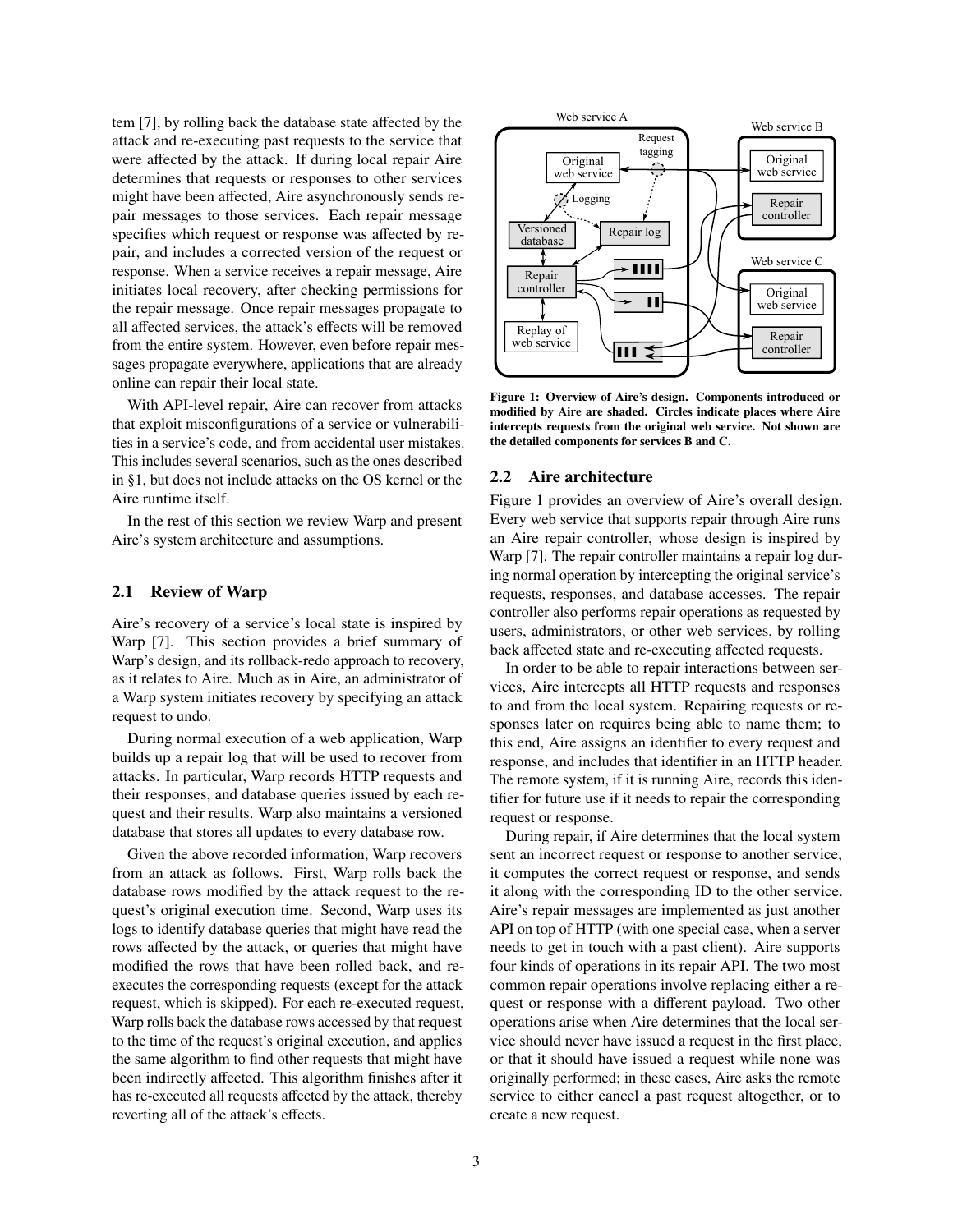| <b>Command and parameters</b>                | <b>Description</b>                   |
|----------------------------------------------|--------------------------------------|
| replace (request_id, new_request)            | Replaces past request with new data  |
| delete (request_id)                          | Deletes past request                 |
| create (request_data, before_id, after_id)   | Executes new request in the past     |
| replace_response (response_id, new_response) | Replaces past response with new data |

<span id="page-3-1"></span>

|  |  |  |  | Table 1: The repair protocol between Aire servers. |
|--|--|--|--|----------------------------------------------------|
|--|--|--|--|----------------------------------------------------|

When repairing a request, Aire updates its repair log and versioned database, just like it does during normal operation, so that a future repair can perform recovery on an already repaired request. This is important because asynchronous repair can cause a request to be repaired several times as repair propagates through all the affected services.

Aire must control who can issue repair operations, to ensure that clients or other web services cannot make unauthorized changes via the repair interface. Aire delegates this access control decision to the original service, as access control policies can be service-specific: for example, a service might require a stronger form of authentication (e.g., Google's two-step authentication) when a client issues a repair operation than when it issues a normal operation; or a platform such as Facebook might block repair requests from a third-party application if the application is attempting to modify the profile of a user that has since uninstalled that application.

In some cases, appropriate credentials for issuing a repair operation on another web service may be unavailable. For example, Aire on a service A may need to repair a request it previously issued on behalf of a specific user to a remote service  $B$ ; however, if  $A$  no longer has the user's credentials to  $B$ , it cannot invoke repair on  $B$ . Aire treats this situation as if service  $B$  is not available, and queues the repair on A for later. Once the user logs in to  $A$  and provides credentials for  $B$ ,  $A$  can use the user's credentials to propagate repair.

#### 2.3 Assumptions

To perform repair, Aire makes several assumptions.

First, Aire assumes that each service's web software stack is in the trusted computing base. This includes the OS, the language runtime, the database server, and the application framework (such as Rails or Django) that the service operates on. Aire cannot recover from an attack that compromises these system components.

Second, Aire's repair propagation assumes that the services and clients affected by an attack are running Aire. If some client or service does not run Aire, then Aire will not be able to repair the effects of the attack on that client or service (and any other clients and services to which the attack spread from there). If a service cannot propagate repair to another machine, Aire notifies the service's administrator of the repair that cannot be propagated, so that

the administrator can take remedial action (e.g., manual recovery).

As a corollary, Aire assumes that attacks do not propagate through Web browsers, as our current Aire prototype does not support browser clients, and hence cannot track or repair from attacks that spread through users' browsers. It may be possible to add repair for browsers in a manner similar to Warp's shadow browser [\[7\]](#page-14-9).

Finally, Aire assumes that each service has an appropriate access control policy that denies access to unauthorized clients requesting repair, and that each service and its clients support partially repaired states. If the former assumption does not hold, attackers would be able to use repair to make unauthorized changes to a service. If the latter assumption is broken, clients may behave incorrectly due to inconsistencies between services.

#### <span id="page-3-0"></span>3 Distributed repair

The next three sections delve into the details of Aire's design. This section describes Aire's asynchronous repair protocol, [§4](#page-5-0) focuses on permission checking for repair messages between services, and [§5](#page-6-0) discusses how applications can handle partially repaired states that arise during asynchronous repair.

#### <span id="page-3-2"></span>3.1 Repair protocol

Each Aire-enabled web service exports a repair interface that its clients (including other Aire-enabled web services) can use to initiate repair on it. Aire's repair interface is summarized in Table [1.](#page-3-1)

Aire's repair begins when some client (either a user or administrator, or another web service) determines that there was a problem with a past request, or that it incorrectly missed issuing a past request. The client initiates repair on the corresponding service by using the replace or delete operations to fix the past request, or by using the create operation to create a new request in the past. Sometimes, a past response of a service is incorrect, in which case the service initiates repair on the corresponding client using the replace\_response operation. We now describe these operations in more detail.

Repairing previous requests. The simplest operation is replace, which allows a client to indicate that a past request (named by its *request\_id*) was incorrect, and should be replaced with *new\_request* instead. The new request contains the corrected version of the arguments that were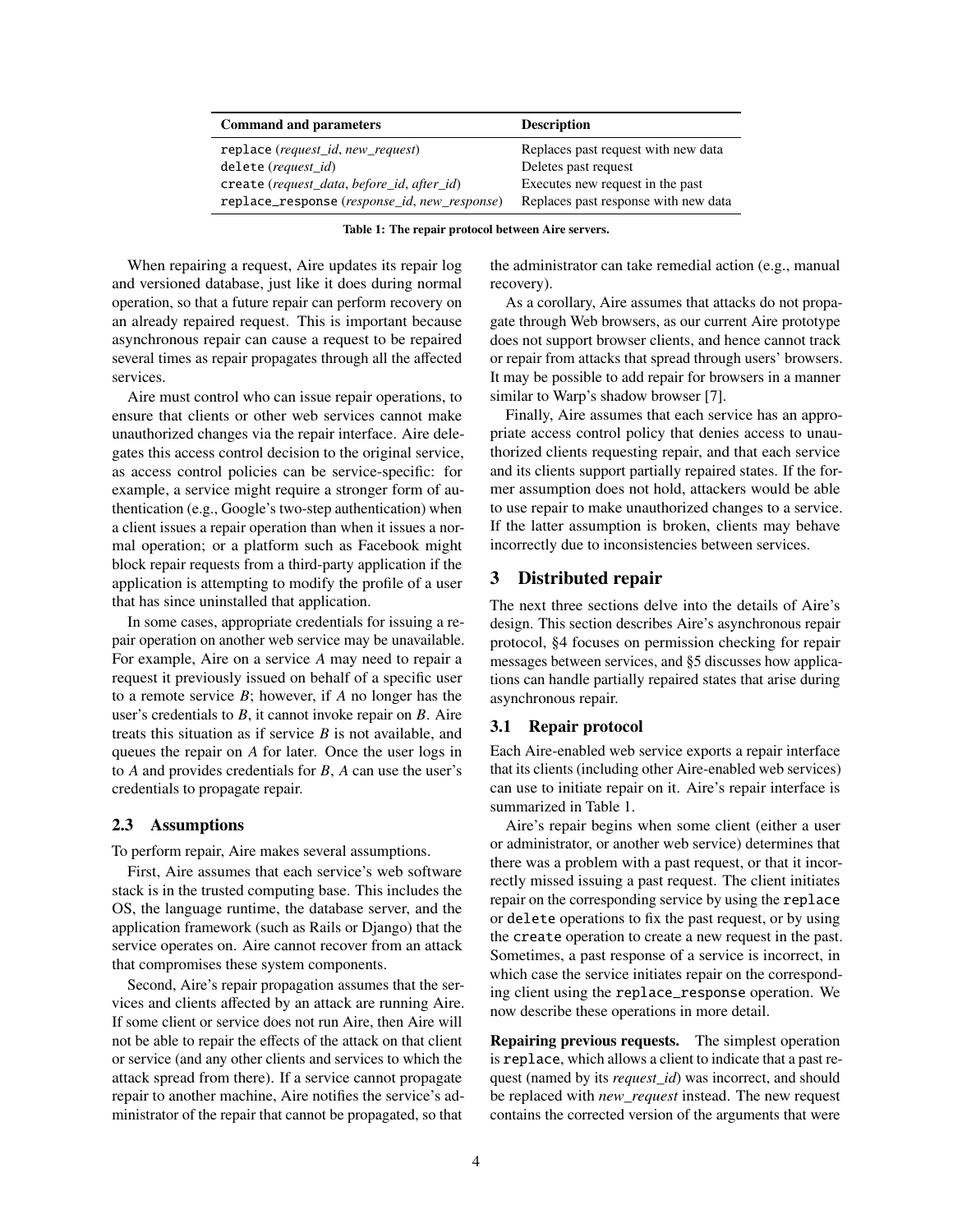originally provided to the original request, including the URL, HTTP headers, query parameters, etc. When Aire's controller performs a replace operation, it repairs the local state to be as if the newly supplied request happened instead of the original request. If other requests or responses turn out to be affected by this repair, Aire queues appropriate repair API calls for other services.

The delete operation is similar to replace, but it is used when a client determines that it should not have issued some request at all. In this case, delete instructs the Aire repair controller to eliminate all side-effects of the request named by *request\_id*.

Creating new requests. Sometimes, repair requires adding a new request "in the past." For example, if an administrator forgot to remove a user from an access control list when he should have been removed, one way to recover from this mistake is to add a new request at the right time in the past to remove the user from the access control list. The create call allows for this scenario.

One challenge with create is in specifying the time at which the request should execute. Different web services do not share a global timeline, so the client cannot specify a single timestamp that is meaningful to both the client and the service. Instead, the client specifies the time for the newly created request relative to other messages it exchanged with the service in the past. To do this, the client first identifies the local timestamp at which it wishes the created request to execute; then it identifies its last request before this timestamp and the first request after this timestamp that it exchanged with the service, and instructs the service to run the created request at a time between these two requests. The *before\_id* and *after\_id* parameters to the create call name these two requests.

The above scheme is not complete: it allows the client to specify the order of the new request with respect to past requests the client exchanged with the service executing the new request, but it does not allow the client to specify ordering with respect to arbitrary messages in the system. More general ordering constraints would require services to exchange large vector timestamps or dependency chains, which could be costly. As we have not yet found a need for it, we have not incorporated it into Aire's design.

Repairing responses. The replace\_response operation allows a server to indicate that a past response to a client, named by its *response\_id*, was incorrect, and to supply a corrected version of the response in *new\_response*.

In web services, clients initiate communication to the server. However, to invoke a replace\_response on a client, the service needs to initiate communication to the client. This raises two issues. First, the server needs to know where to send the replace\_response call for a client. To address this issue, Aire associates a *notifier*

*URL* with each request; if the server wants to contact the client to repair the response, it sends a request to the associated notifier URL.

Second, once a client gets a replace\_response call from a service, it needs to authenticate the service. During normal operation, as the client initiates communication, it typically authenticates the server by communicating with it over TLS (which verifies the server's X.509 certificate). To allow the client to use the same authentication mechanism during repair, the service sends only a *response repair token* to the client's notifier URL, instead of the entire replace\_response call; when a client receives a response repair token, it contacts the server and asks the server to provide the replace\_response call for that token. This way, the client can appropriately authenticate the server, by validating its X.509 certificate.

Integrating Aire with HTTP. In order to name requests and responses during subsequent repair operations, Aire must assign a name to every one of them. To do this, Aire interposes on all HTTP requests and responses during normal operation, and adds headers specifying a unique identifier that will be used to name every request.

To ensure these identifiers uniquely name a request (or response) on a particular server, Aire assigns the identifier on the service handling the request (or receiving the response); it becomes the responsibility of the other party to remember this identifier for future repair operations. Specifically, Aire adds an Aire-Response-Id: header to every HTTP request issued *from* a web service; this identifier will name the corresponding response. The server receiving this request will store the response identifier, and will use it later if the response must be repaired. Conversely, Aire adds an Aire-Request-Id: header to every HTTP response produced by a web service; this identifier assigns a name to the HTTP request that triggered this response. A client can use this identifier to refer to the corresponding request during subsequent repair. Aire also adds an Aire-Notifier-URL: header to every issued request.

To make it easier for clients to use Aire's repair interface, Aire's repair API encodes the request being repaired (e.g., *new\_request* for replace) in the same way as the web service would normally encode this request. The type of repair operation being performed (e.g., replace or delete) is sent in an Aire-Repair: HTTP header, and the *request\_id* being repaired is sent in an Aire-Request-Id: header. Thus, to fix a previous request, the client simply issues the corrected version of the request as it normally would, and adds the Aire-Repair: replace and Aire-Request-Id: headers to indicate that this request should replace a past operation. In addition to requiring relatively few changes to client code,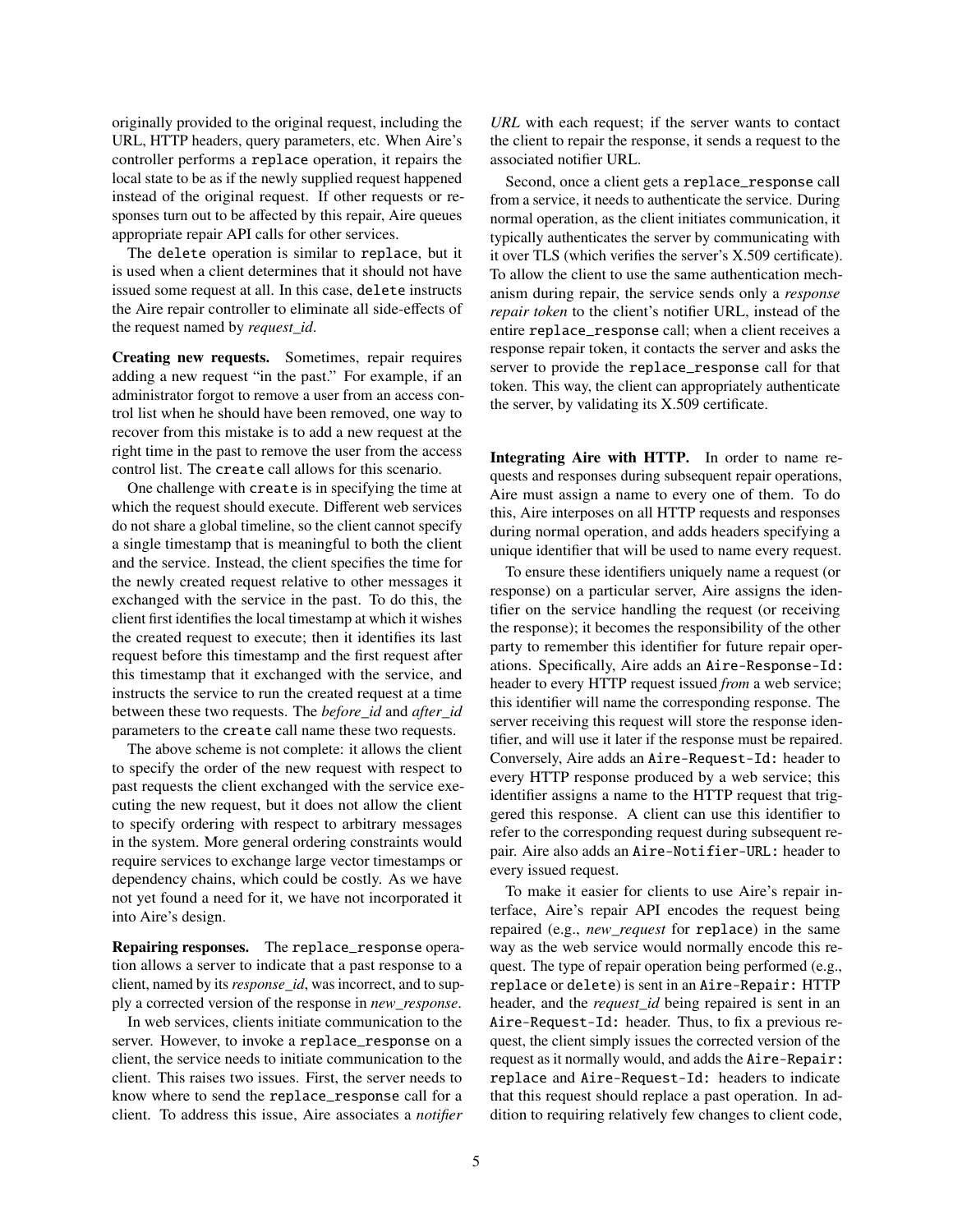this also avoids introducing infrastructure changes (e.g., modifying firewall rules to expose a new service).

#### 3.2 Local repair

As part of local repair of a service, Aire re-executes API operations that were affected by the attack. It is possible that one of these operations will execute differently due to repair, and issue a new HTTP request that it did not issue during the original execution. In that case, Aire must issue a create repair call to the corresponding web service, in order to create a new request "in the past." Reexecution can also cause the arguments of a previously issued request to change, in which case Aire queues a replace message to the remote web service in question. One difficulty with both create and replace calls is that to complete local repair, the application needs a response to the HTTP requests in these calls. However, Aire cannot block local repair waiting for the response.

To resolve this tension, Aire tentatively returns a "timeout" response to the application's request, which any application must already be prepared to deal with; this allows local repair to proceed. Once the remote web service processes the create or replace operation, it will send back a replace\_response that replaces the timeout response with the actual response to the application's request. At this point, Aire will perform another repair to fix up the response.

When re-execution skips a previously issued request altogether, Aire queues a delete message. Finally, if reexecution changes the response of a previously executed request, or computes the response for a newly created request, Aire queues a replace\_response message.

Aire maintains an outgoing queue of repair messages for each remote web service. If multiple repair messages refer to the same request or the same response, Aire can collapse them, by keeping only the most recent repair message. Sometimes, Aire might be unable to send a repair message, either because the original request or response did not include the dependency-tracking HTTP headers identifying the web service to send the message to, or because the communication to the remote web service timed out; in either case, Aire notifies the application (as we discuss in [§4\)](#page-5-0). Aire also aggregates incoming repair messages in an incoming queue, and can apply the changes requested by multiple repair operations as part of a single local repair.

#### 3.3 Convergence

Recall that Aire's goal is to produce a state that is consistent with the attack never having taken place (*attack-free* for short). We will now informally argue that Aire's repair protocol converges to this state, assuming no failures (e.g., unreachable services or insufficient credentials, which are discussed in the next section).

Consider the list L of all messages (requests and responses between services) that were affected by the attack, sorted by receive time. We will argue that Aire eventually repairs the recipients of all these messages (i.e., servers that ran affected requests or clients that received affected responses). For simplicity, assume that each service keeps a complete timeline of its state (e.g., a checkpoint at every point in time), and that each service handled a request or response instantaneously at the time it was received. As repair messages propagate between services, the state timeline of each service will be repaired up to increasingly more recent points in time, eventually reaching the present.

The first message in  $L$  must be the initial attack at time  $t<sub>0</sub>$ . Local repair rolls back any state modified as a result of this message to before  $t_0$ , and possibly re-executes some operations on that service. Since inputs to the service up to and including  $t_0$  are now attack-free, the state timeline of that service is now attack-free up to and including  $t_0$ . All other services are also attack-free up to and including  $t_0$ , since the attack did not propagate to any other services as of  $t_0$ .

Now we argue by induction on the times at which messages in  $L$  were received. Suppose that all state timelines are attack-free as of some  $t_i$ , and the next message  $m$  in L is at  $t_{i+1} > t_i$ . Consider the service s that sent m as a result of some execution e. We know that m was sent at result of some execution  $e$ . We know that  $m$  was sent at or before  $t_{i+1}$ , that s received no attack-affected message between  $t_i$  and  $t_{i+1}$ , and that the timeline of s is attackfree up to and including  $t_i$ . This means that all inputs to  $e$ up to the point when it sent  $m$  are now attack-free. Thus, local repair on  $s$  will re-execute  $e$ , produce the attack-free version of m, and send a repair message for m. Once the recipient of this repair message performs local repair, its timeline (and the timelines of all other services) will be attack-free up to and including  $t_{i+1}$ . By induction, Aire will eventually repair all timelines to the present.

In addition to producing the goal state, we would like Aire to eventually stop sending repair messages. This is true as long as the local repair implementation is *stable*: that is, when processing a repair message for time  $t$ , it produces repair messages only for requests or responses at times after t (i.e., does not change its mind about previous messages). Stable local repair ensures that repair messages progress forward in time starting from the attack, and eventually converge upon reaching the present time. Local repair is stable if re-execution is deterministic, which Aire achieves by recording and replaying sources of non-determinism as in Warp [\[7\]](#page-14-9).

## <span id="page-5-0"></span>4 Repair access control

Access control is important because Aire's repair itself must not enable new ways for adversaries to propagate from one compromised web service to another. For ex-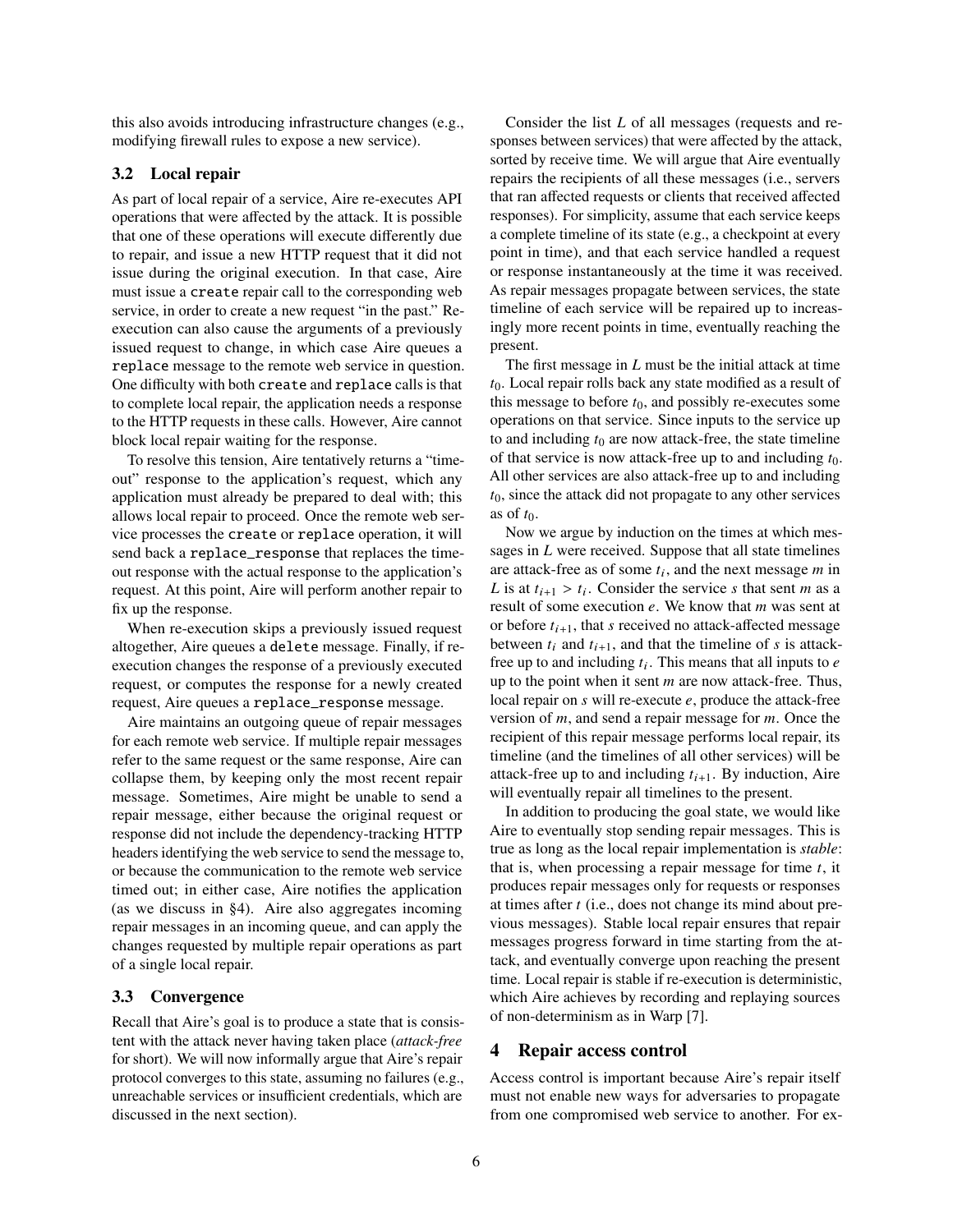| <b>Function and parameters</b>                                                                                                                                         | <b>Description</b>                                                                                             |
|------------------------------------------------------------------------------------------------------------------------------------------------------------------------|----------------------------------------------------------------------------------------------------------------|
| Functions implemented by the web service and invoked by Aire<br>authorize (repair_type, original, repaired)<br>notify (msg_id, repair_type, original, repaired, error) | Checks if a repair message should be allowed<br>Notifies application of a problem with a remote repair message |
| Functions implemented by Aire and invoked by the web service<br>retry (msg_id, updated_repair_type, updated_message) Resends a repair message                          |                                                                                                                |

<span id="page-6-1"></span>Table 2: The interface between Aire and the web service.

ample, a hypothetical design that allows any client with a valid request identifier to issue repair calls for that request is unsuitable, because an adversary that compromises a service storing many past request identifiers would be able to make arbitrary changes to those past requests, affecting many other services; this is something an attacker would not be able to do in the absence of Aire.

Aire requires that every repair API call be accompanied with credentials to authorize the repair operation. Aire delegates access control decisions to the application because principal types, format of credentials, and access control policies can be application-specific. For example, some applications may use cookies for authentication while others may include an access token as an additional HTTP header; and some applications may allow any user with a currently valid account to repair a past request issued by that user, while others may allow only users with special privileges to invoke repair. In the special case of replace\_response messages, the repair message can be authenticated using the server's X.509 certificate, as discussed in [§3.1,](#page-3-2) although an application developer can require (and supply) other credentials if needed.

The interface between Aire and an Aire-enabled service is shown in Table [2.](#page-6-1) Services running Aire export an authorize function that Aire invokes when it receives a repair message; Aire passes to the function the type of repair operation (create, replace, delete, or replace\_response), and the original and new versions of the request or response to repair (denoted by the *original* and *repaired* parameters). The authorize function's return value indicates whether the repair should be allowed (using credentials from the *repaired* message); if the repair is not allowed, Aire returns an authorization error for the repair message.

To perform access control checks, the service may need to read old database state (e.g., to look up the principal that issued the original request). For this purpose, Aire provides the application read-only access to a snapshot of Aire's versioned database at the time when the original request executed; the specific interface depends on how the application's web framework provides database access (e.g., Django's ORM). Once a repair operation is authorized, Aire re-executes the new request, if any. As part of request re-execution, the application can apply other authorization checks, in the same way that it does for any other request during normal operation.

If a repair message sent to a remote server returns an authorization error (e.g., because the credentials have expired) or times out, Aire notifies the application of the error by invoking the notify function (and continues to process other repairs in the meantime). Once the application obtains appropriate credentials for a failed repair operation, it can use the retry function to ask Aire to resend the repair message. In the OAuth example above, the client application could display the failed repair message to the user whose OAuth token was stale, and prompt the user for a fresh OAuth token or ask if the message should be dropped altogether.

# <span id="page-6-0"></span>5 Reasoning about partially repaired state

Aire's asynchronous repair exposes the state of a service to its clients immediately after local repair is done, without waiting for repair to complete on other affected services. In principle, for a distributed system composed of arbitrary tightly coupled services, a partially repaired state can appear invalid to clients of the services. For example, if one of the services is a lock service, and during repair it grants a lock to a different application than it did during original execution, then in some partially repaired state both the applications could be holding the lock; this violates the service's invariant that only one application can hold a lock at any time, and can confuse applications that observe this partially repaired state.

However, Aire is targeted at web services, which are loosely coupled, in part because they are under different administrative domains and cannot rely on each other to be always available. In practice, for such loosely coupled web service APIs, exposing partially repaired states does not violate their invariants. In the rest of this section, we first present a model to reason about partially repaired states, and then provide an example of how a developer can modify a service to handle partially repaired states if necessary.

# 5.1 Modeling repair as API invocations

Many web services and their clients are designed to deal with concurrent operations, and so web application developers already have to reason about concurrent updates. For example, Amazon S3, a popular web service offering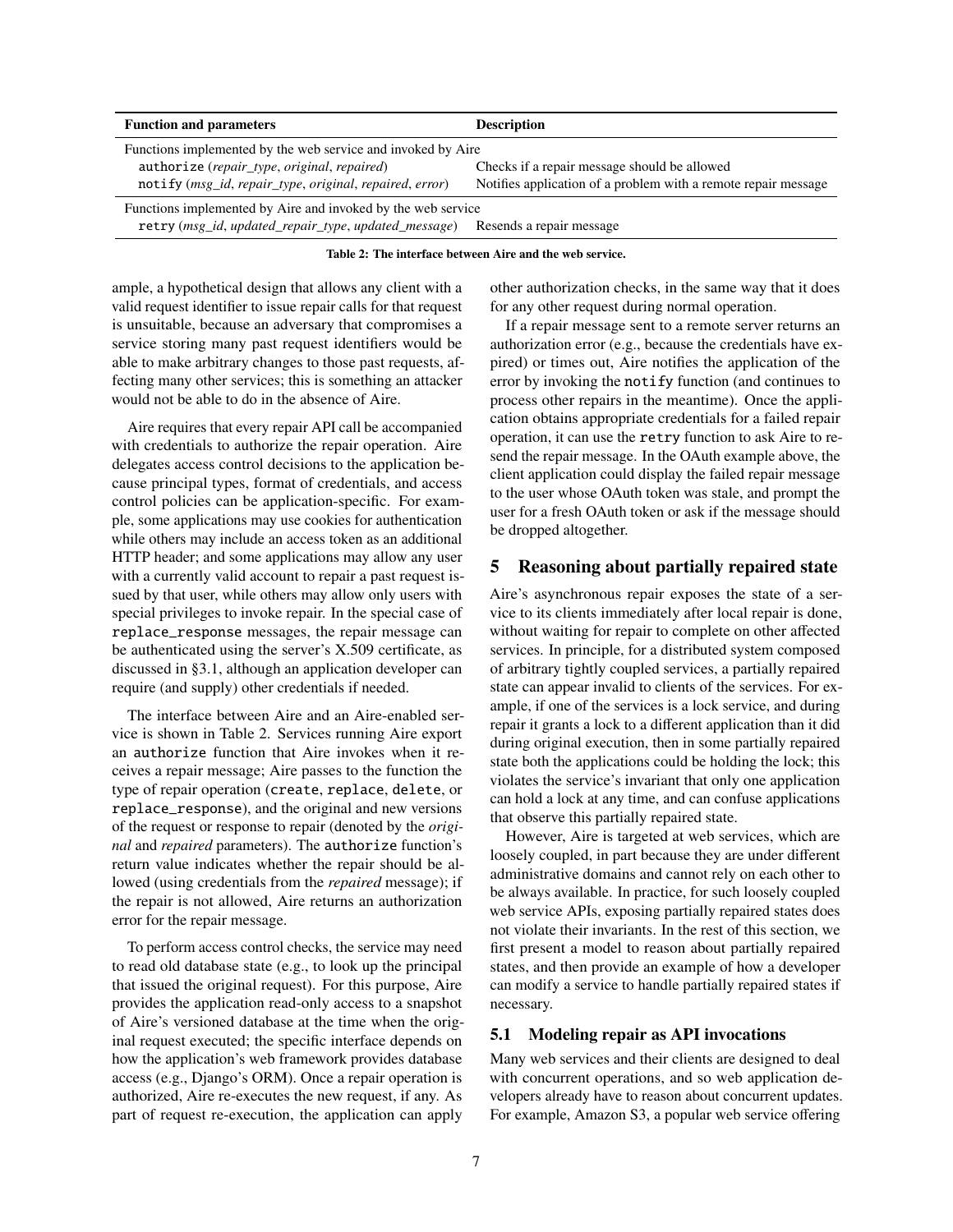

<span id="page-7-0"></span>Figure 2: Example scenario demonstrating modeling repair actions as concurrent operations by a repair client. Solid arrows indicate requests during original execution, and dotted arrows indicate eventual repair propagation. The S3 service initiates local repair in between times  $t2$  and  $t3$  by deleting the attacker's put. If S3's local repair completes before  $t3$ , op3 observes value  $a$  for  $X$ . If  $A$ has not yet received the propagated repair from S3, receiving the value  $a$  for  $X$  at time  $t3$  is equivalent to a concurrent writer (the hypothetical repair client) doing a concurrent put(x, a).

a data storage interface, supports both a simple PUT/GET interface that provides last-writer-wins semantics in the face of concurrency, and an object versioning API that helps clients deal with concurrent writes.

Building on this observation, we propose a contract: any repair of a service should be indistinguishable from a hypothetical *repair client* performing normal API calls to the service, in the present time. Note that this is just a way of reasoning about what effects a repair can have; Aire's repair algorithm does not actually construct such a sequence of API calls. If repair operations are equivalent to a concurrent client, then application developers can handle partially repaired states simply by reasoning about this additional concurrent client, rather than having to reason about all possible timelines in which concurrent repair operations are happening. In particular, applications that already handle arbitrary concurrent clients require no changes to properly handle partially repaired states.

This model fits many existing web services. For example, consider the scenario in Figure [2,](#page-7-0) illustrating operations on object X stored in Amazon S3. Initially, X had the value  $a$ . At time  $t1$ , an attacker writes the value  $b$  to  $X$ . At time  $t2$ , client A reads the value of  $X$  and gets back b. At time  $t3$  the client reads the value of X again. In the absence of repair or any concurrent operations, A should receive the value  $b$ , but what should happen if, between  $t2$  and  $t3$ , Amazon S3 determines the attacker's write was unauthorized and deletes that request?

If repair occurs between  $t2$  and  $t3$ , the state of X will roll back to  $a$ , and two things will happen with  $A$ : first, it will receive a in response to its second request at  $t3$ , and second, at some later time it will receive a replace\_response from S3 that provides the repaired response for the first get, also containing a. Client A observes partially repaired state during the time between when local repair on S3 completed (which is sometime between  $t2$  and  $t3$ ) and when A finally receives the replace\_response message; A sees this state as valid (with its first  $get(x)$  returning b and its second  $get(x)$ returning a), because a hypothetical repair client could have issued a  $put(x, a)$  in the meantime.

#### <span id="page-7-1"></span>5.2 Making service APIs repairable

A web service with many concurrent clients that offers only a simple PUT/GET interface can handle partially repaired states, because clients cannot make any assumptions about the state of the service in the face of concurrency. However, some web service APIs provide stronger invariants that require application changes to properly handle partial repair. For example, some web services provide a versioning API that guarantees an immutable history of versions (as we discuss in [§7.3\)](#page-11-0). Suppose client A from our earlier example in Figure [2](#page-7-0) asked the server for a set of all versions of  $X$ , instead of a get on the latest version. At time t2, A would receive the set of versions  ${a, b}$ . If repair simply rolled back the state of X between t2 and t3, A would receive the set of versions  $\{a\}$  at time  $t3$  with  $b$  removed from the set, a state that no concurrent writer could have produced using the versioning API. The rest of this section describes how a developer can modify an application to handle partially repaired states, using a versioning interface as an example.

Consider a web service API that provides a single, linear history of versions for an object. Once a client performs a put( $x$ , b), the value b must appear in the history of values of  $x$  (until old versions are garbagecollected). If the  $put(x, b)$  was erroneous and needs to be deleted, what partially repaired state can the service expose? Removing b from the version history altogether would be inconsistent if the service does not provide any API to delete old versions, and might confuse clients that rely on past versions to be immutable. On the other hand, appending new versions to the history (i.e., writing a new fixed-up value) prevents Aire from repairing past responses. In particular, if a past request asked for a set of versions, Aire would have to send a new set of versions to that client (using replace\_response) where the effects of b have been removed. However, if Aire extends that past version history by appending a new version that reverts  $b$ , this synthesized history would be inconsistent with the present history.

One way to handle partial repair with a versioning API is to extend the API to support branches, similar to the model used by git [\[6\]](#page-14-15). With an API that supports branches, when a past request needs to be repaired, Aire can create a new branch that contains a repaired set of changes, and move the "current" pointer to the new branch, while preserving the original branch. This allows the API to handle partially repaired states, and has the added benefit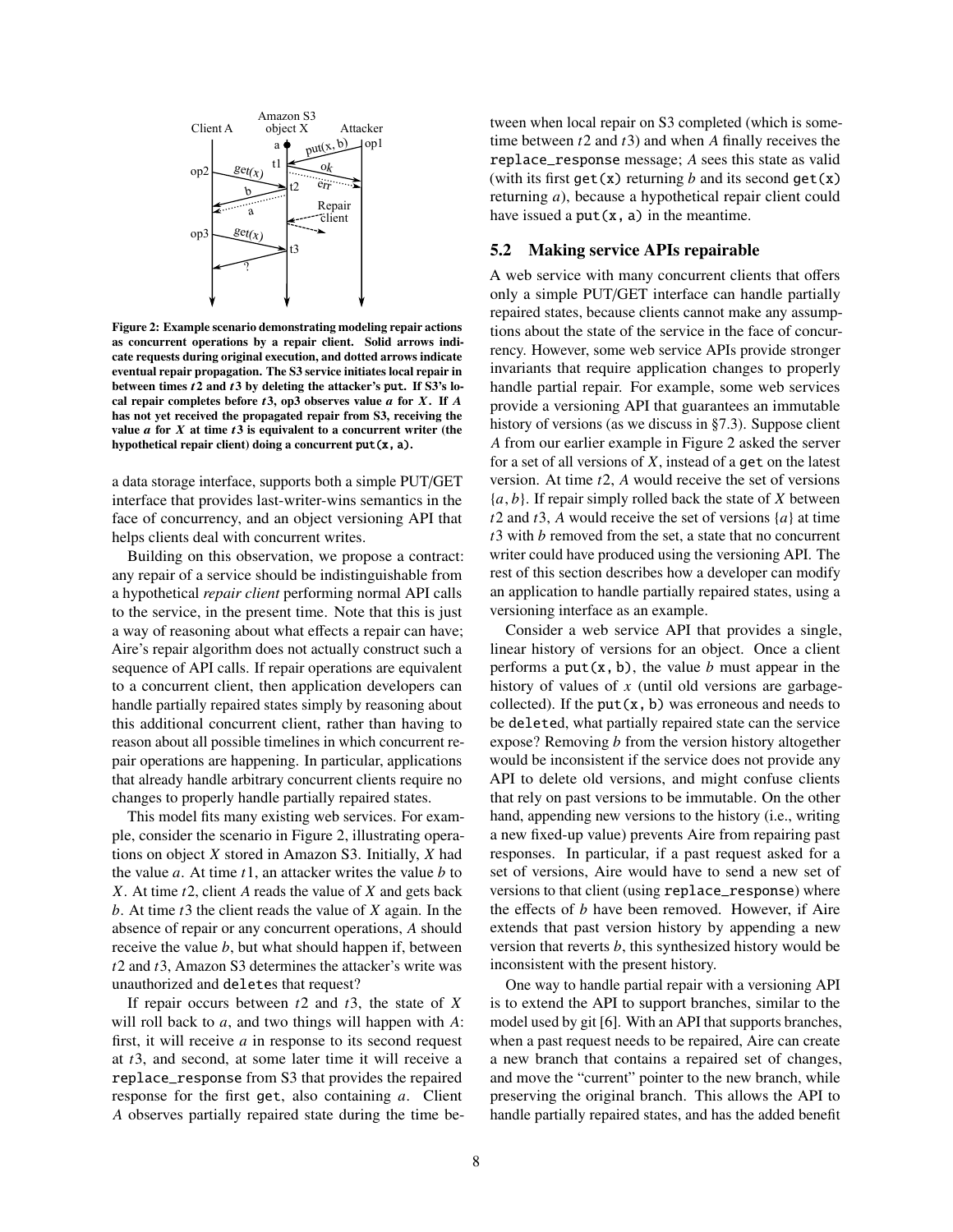

<span id="page-8-0"></span>Figure 3: Repair of a single key in a versioned key-value store. Repair starts when the shaded operation  $put(x, b)$  from the original history, shown on the left, is deleted. This leads to the repaired history of operations shown on the right. The version history exposed by the API is shown in the middle, with two branches: the original chain of versions, shown with solid lines, and the repaired chain of versions, dotted. In each immutable version v:w, v is the version number and w is the value of the key. The mutable "current" pointer moves from one branch to another as part of repair.

of preserving the history of all operations that happened, including mistakes or attacks, instead of erasing them.

For example, consider a simple key-value store that maintains a history of all values for each key, as illustrated in Figure [3.](#page-8-0) In addition to put and get calls, the key-value store provides a versions $(x)$  call that returns all previous versions of key  $x$ . During repair, request put(x, b) is deleted. An API with linear history does not allow clients to handle partial repair (as discussed above), but a branching API does. With branches, repair creates a new branch (shown in the right half of Figure [3\)](#page-8-0), and re-applies legitimate changes to that branch, such as  $put(x, c)$ . These changes will create new versions on the new branch, such as  $v5$  mirroring the original  $v3$  (the application must ensure that version numbers themselves are opaque identifiers, even though we use sequential numbers in the figure). At the end of local repair, Aire exposes the repaired state, with the "current" branch pointer moved to the repaired branch. This change is consistent with concurrent operations performed through the regular web service API.

For requests whose responses changed due to repair, Aire sends replace\_response messages that contain the new responses: for a get request, the new response is the repaired value at the logical execution time of the request, and for a versions request, it contains only the versions created before the logical execution time of the request. In the example of Figure [3,](#page-8-0) the new response for  $get(x)$  is a (replacing b), while the new response for the versions(x) call is  $\{v1, v2, v3, v5\}$  (replacing  $\{v1, v2, v3\}$ , and does not contain  $v4$  and  $v6$ .

## 6 Implementation

We implemented a prototype of Aire for the Django web application framework [\[2\]](#page-14-16). Aire leverages Django's HTTP request processing layer and its object-relational mapper (ORM). The ORM abstracts data stored in an application's database as Python classes (called "models") and relations between them; an instance of a model is called a model object.

We modified the Django HTTP request processor and the Python httplib library functions to intercept incoming and outgoing HTTP requests, assign IDs to them, and record them in the repair log. To implement versioning of model objects, we modified the Django ORM to intercept the application's reads and writes to model objects. On a write, Aire transparently creates a new version of the object, and on a read, it fetches the latest version during normal execution and the correct past version during local repair. Aire rolls back a model object to time  $t$  by deleting all versions after  $t$ . In addition to tracking dependencies between writes and reads to the same model, Aire also tracks dependencies between models (such as unique key and foreign key relationships) and uses them to propagate repair. We modified about 3,000 lines of code in Django to implement the Aire interceptors; the Aire repair controller was another 2,800 lines of Python code.

Repair for a versioned API. If a service implements versioning, it indicates this to Aire by making the model class for its immutable versions a subclass of Aire's AppVersionedModel class. AppVersionedModel objects are not rolled back during repair, and Aire does not perform versioning for these objects. If other model objects store references to AppVersionedModel objects, Aire rolls those other objects back during repair.

## 7 Application case studies

This section answers the following questions:

- What kinds of attacks can Aire recover from?
- How much of the system is repaired if some services are offline or authorization fails at a service?
- How much effort is required to start using Aire in an existing application?

#### <span id="page-8-1"></span>7.1 Intrusion recovery

As we do not know of any significant compromises that propagated through interconnected web services to date, to evaluate the kinds of attacks that Aire can handle, we implemented four attack scenarios and attempted to recover from each attack using Aire. The rest of this subsection describes these scenarios and how Aire handled the attacks.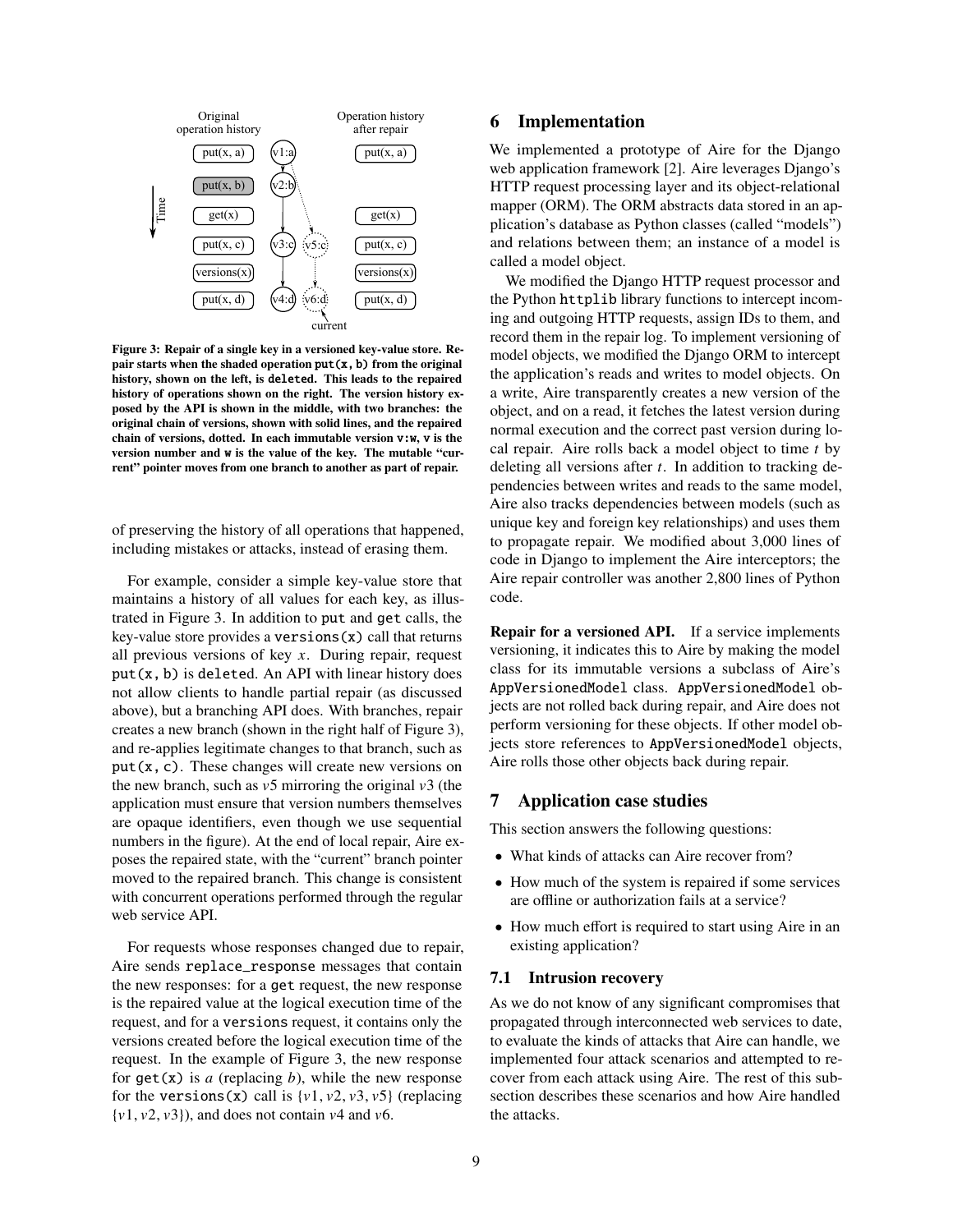

<span id="page-9-0"></span>Figure 4: Attack scenario in Askbot demonstrating Aire's repair capabilities. Solid arrows show the requests and responses during normal execution; dotted arrows show the Aire repair operations invoked during recovery. Request  $\Phi$  is the configuration request that created a vulnerability in the OAuth service, and the attacker's exploit of the vulnerability results in requests  $\mathcal{Q}\text{-}\mathcal{G}$ . For clarity, requests in the OAuth handshake, other than request  $\mathcal{Q}$ , have been omitted.

Askbot. A common pattern of integration between web services is to use OAuth or OpenID providers like Facebook, Google, or Yahoo, to authenticate users. If an attacker compromises the provider, she can spread an attack to services that depend on the provider. To demonstrate that Aire can recover from such attacks, we evaluated Aire using real web applications, with an attack that exploits a vulnerability similar to the ones recently discovered in Facebook [\[9,](#page-14-5) [10\]](#page-14-17).

The system for the scenario consists of three large open-source Django web services: Askbot [\[1\]](#page-14-12), which is an open-source question and answer forum similar to Stack Overflow and used by sites like the Fedora Project; Dpaste, a Django-based pastebin service, which allows posting and sharing of code snippets; and a Django-based OAuth service. These three services together comprise 183,000 lines of Python code, excluding blank lines and comments. Askbot maintains a significant amount of state, including questions and answers, tags, user profiles, ratings, and so on, which Aire must repair. We modified Askbot to integrate with Django OAuth and Dpaste, which it did not do out-of-the-box; these modifications took 74 and 27 lines of Python code, respectively.

The attack scenario is shown in Figure [4.](#page-9-0) We configured Askbot to allow users to sign up using accounts from an external OAuth provider service that we set up for this purpose. A user's signup in our Askbot setup is depicted by the requests  $\mathcal{Q}$ - $\mathcal{Q}$  in Figure [4.](#page-9-0) As is typical in an OAuth handshake, Askbot redirects the user to the OAuth provider service. The user logs in to the OAuth service, and the OAuth service grants an OAuth token to Askbot if the user allows it to do so. To keep Figure [4](#page-9-0) simple, only the first request in the OAuth handshake (request  $\mathcal{Q}$ ) is shown. Once Askbot gets an OAuth token for the user, it

allows the user to register with an email address (request 3 ) that it verifies with the OAuth service using the user's OAuth token (request  $\circled{4}$ ). If the verification succeeds, Askbot creates a local account for the user and allows the user to post and view questions and answers.

In addition to OAuth integration, we also modified Askbot to integrate with Dpaste; if a user's Askbot post contains a code snippet, Askbot posts this code to the Dpaste service for easy viewing and downloading by other users. Finally, the Askbot service also sends users a daily email summarizing that day's activity. These loosely coupled dependencies between the services mimic the dependencies that real web services have on each other.

The attack we simulate in this scenario is based on a recent Facebook vulnerability [\[9\]](#page-14-5). To enable the attack, we added a debug configuration option in the OAuth service that always allows email verification to succeed (adding this option required modifying 13 lines of Python code in the OAuth service). This option is mistakenly turned on in production by the administrator by issuing request  $\mathbb{O}$ , thus exposing the vulnerability. The attacker exploits this vulnerability in the OAuth service to sign up with Askbot as a victim user (requests  $\mathcal{Q}$ - $\mathcal{Q}$ ) and post a question with some code (request  $\circled{5}$ ), thereby spreading the attack from the OAuth service to Askbot. Askbot automatically posts this code snippet to Dpaste (request  $\circled{6}$ ), spreading the attack further. Later, a legitimate user views and downloads this code from Dpaste, and at an even later time, Askbot sends a daily email summary containing the attacker's question, creating an external event that depends on the attack; both of these events are not shown in the figure. Before, after, and during the attack, other legitimate users continue to use the system, logging in, viewing and posting questions and answers, and downloading code from the Dpaste service. Some actions of these legitimate users, such as posting their own questions, are not dependent on the attack, while others, such as reading the attacker's question, are dependent.

We used Aire to recover from the attack. The administrator starts repair by invoking a delete operation on request  $\mathbb{O}$ , which introduced the vulnerability. The delete is shown by the dotted arrow corresponding to 1 in Figure [4.](#page-9-0) This initiates local repair on the OAuth service, which deletes the misconfiguration, and invokes a replace\_response operation on request  $\Phi$  with an error value for the new response. The replace\_response propagates repair to Askbot: as requests  $\circled{3}$  and  $\circled{5}$  depend on the response to request  $\Phi$ , local repair on Askbot re-executes them using the new error response, thereby undoing the attacker's signup (request 3 ) and the attacker's post (request  $\circled{5}$ ). Local repair on Askbot also runs a compensating action for the daily summary email, which notifies the Askbot administrator of the new email contents without the attacker's question; it re-executes all legiti-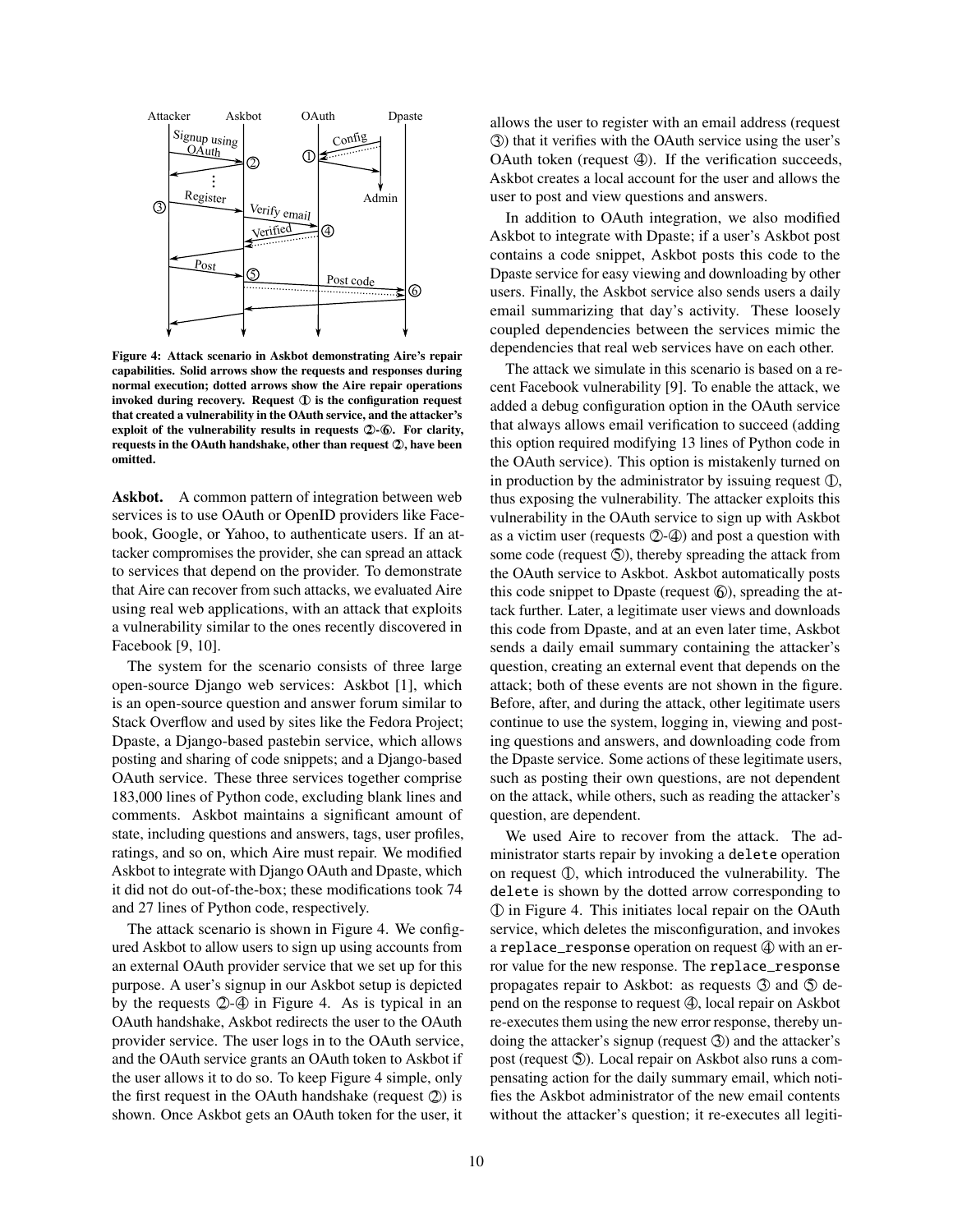

<span id="page-10-0"></span>Figure 5: Setup for the spreadsheet application attack scenarios. Arrows represent the ACL directory server updating ACLs on other spreadsheet servers.

mate user requests that depended on the attack requests; and finally it invokes a delete operation on Dpaste to cancel request  $\circled{6}$ . Dpaste in turn performs local repair, resulting in the attacker's code being deleted, and a notification being sent to the user who downloaded the code. This completes recovery, which removes all the effects of the attack and does not change past legitimate actions in the system that were not affected by the attack.

Lax permissions. A common source of security vulnerabilities comes from setting improper permissions. In a distributed setting, we consider a scenario where one service maintains an authoritative copy of an access control list, and periodically updates permissions on other services based on this list, similar to the example presented in [§1](#page-0-0) to motivate the need for Aire. If a mistake is made in the master list, it is important not only to propagate a remedy to other services, but also to undo any requests that took advantage of the mistake on those services.

Since Askbot did not natively support such a permission model, we implemented our own spreadsheet service for this scenario. The spreadsheet service has a simple scripting capability similar to Google Apps Script [\[12\]](#page-14-1). This allows a user to attach a script to a set of cells, which executes when values in cells change. We use scripting to implement a simple distribution mechanism for access control lists (ACLs). The setup is shown in Figure [5.](#page-10-0) The *ACL directory* is a spreadsheet service that stores the master copy of the ACL for the other two spreadsheet services. A script on the directory updates the ACLs on the other services when an ACL on the directory is modified.

The attack is as follows: an administrator mistakenly adds an attacker to the master copy of the ACL by issuing a request to update the ACL directory; the ACL script distributes the new ACL to spreadsheets A and B. Later, the attacker takes advantage of these extra privileges to corrupt some cells in both spreadsheets. All this happens while legitimate users are also using the services.

Once the administrator realizes his mistake, he initiates repair by invoking a delete operation on the ACL directory to cancel his update to the ACL. The ACL directory reverts the update, and invokes delete on the two requests made by its script to distribute the corrupt ACL to the two services. This causes local repair on each of the two services, which rolls back the corrupt ACL. All

the requests since the corrupt ACL's distribution are reexecuted, as every request to the service checks the ACL. As the attacker is no longer in the ACL, her requests fail, whereas the requests of legitimate users succeed; Aire thereby cleans up the attacker's corrupt updates while preserving the updates made by legitimate users.

Lax permissions on the configuration server. A more complex form of the above attack could take place if the ACL directory itself is misconfigured. For example, suppose the administrator does not make any mistakes in the ACLs in the directory, but instead accidentally makes the directory world-writable. An adversary could then add herself to the master copy of the ACL for spreadsheets A and  $B$ , wait for updates to propagate to  $A$  and  $B$ , and then modify data in those spreadsheets as above.

Recovery in this case is more complicated, as it needs to revert the attacker's changes to the ACL directory in addition to the spreadsheet servers. Repair is initiated by the administrator invoking a delete operation on his request that configured the ACL directory to be worldwritable. This initiates local repair on the ACL directory, reverting its permissions to what they were before, and cancels the attacker's request that updated the ACL. This triggers the rest of the repair as in the previous scenario, and fully undoes the attack.

Propagation of corrupt data. Another common pattern of integration between services is synchronization of data, such as notes and documents, between services. If an attack corrupts data on one service, it automatically spreads to the other services that synchronize with it.

To evaluate Aire's repair for synchronized services, we reused the spreadsheet application and the setup from the previous scenarios, and added synchronization of a set of cells from spreadsheet service A to spreadsheet service B. A script on  $A$  updates the cells on  $B$  whenever the cells on A are modified. As before, the attack is enabled by the administrator mistakenly adding the attacker to the ACL. However, the attacker now corrupts a cell only in service A, and the script on A automatically propagates the corruption to B.

Repair is initiated, as before, with a delete operation on the ACL directory. In addition to the repair steps performed in the previous scenario, after service A completes its local repair, it invokes a delete operation on service B to cancel the synchronization script's update of B's cell. This reverts the updates made by the synchronization, thereby showing that Aire can track and repair attacks that spread via data synchronization as well.

#### <span id="page-10-1"></span>7.2 Partial repair propagation

Repair might not propagate to all services if some services are offline during repair or a service rejects a repair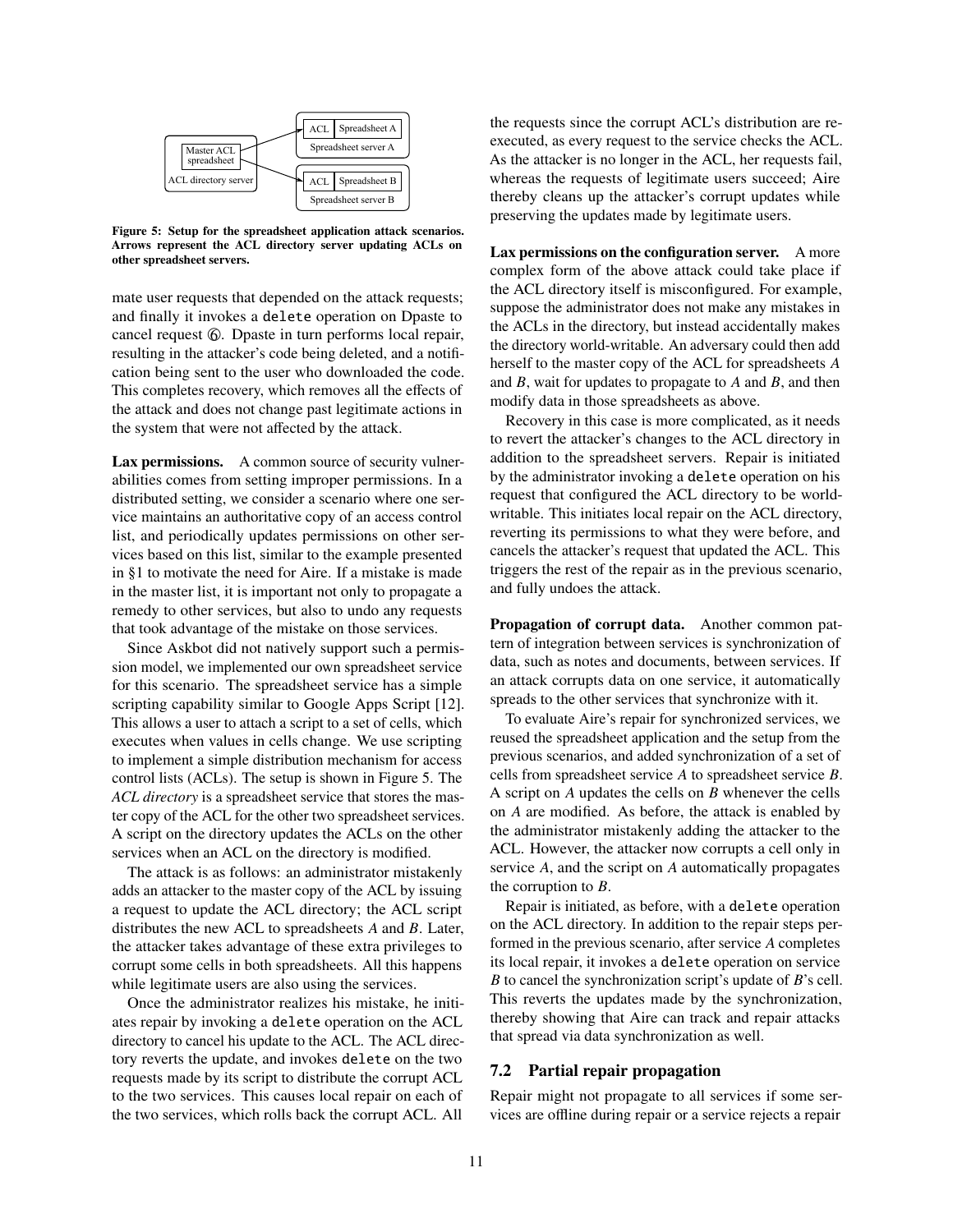message as unauthorized. To evaluate Aire's partial repair due to offline services, we re-ran the Askbot repair experiment with Dpaste offline during repair. Local repair runs on both the OAuth and Askbot services; the vulnerability in the OAuth service is fixed and the attacker's post to Askbot is deleted. Clients interacting with the OAuth and Askbot services see the state with the attacker's post deleted, which is a valid state, as this could have resulted due to a concurrent operation by another client. Most importantly, this partially repaired state immediately prevents any further attacks using that vulnerability, without having to wait for Dpaste to be online. Once Dpaste comes online, repair propagates to it and deletes the attacker's post on it as well. When we re-ran the experiment and never brought Dpaste back online, Aire on Askbot timed out attempting to send the delete message to Dpaste, and notified the Askbot administrator, so that he could take remedial action.

We also ran the spreadsheet experiments with service  $B$ offline. In all cases, this results in local repair on service A, which repairs the corrupted cells on A, and prevents further unauthorized access to  $A$ . Once  $B$  comes online and the directory server or A or both propagate repair to it (depending on the specific scenario),  $B$  is repaired as well. Similar to the offline scenario in Askbot, clients accessing the services at any time find the services' state to be valid; all repairs to the services are indistinguishable from concurrent updates.

Finally, we used the spreadsheet experiments to evaluate partial repair due to an authorization failure of a repair message. We use an OAuth-like scheme for spreadsheet services to authenticate each other—when a script in a spreadsheet service communicates with another service, it presents a token supplied by the user who created the script. The spreadsheet services implement an access control policy that allows repair of a past request only if the repair message has a valid token for the same user on whose behalf the request was originally issued.

We ran the spreadsheet experiments and initiated repair after the user tokens for service  $B$  have expired. This caused service  $B$  to reject any repair messages, and Aire effectively treats it as offline; this results in partially repaired state as in the offline experiment described before. On the next login of the user who created the script, the directory service or A (depending on the experiment) presents the user with the list of pending repair messages. If the user refreshes the token for service  $B$ , Aire propagates repair to B, repairing it as well.

The results of these three experiments demonstrate that Aire's partial repair can repair the subset of services that are online, and propagate repair once offline services or appropriate credentials become available.

| <b>Service</b> | Simple<br><b>CRUD</b> | Versioned | <b>Description</b>   |
|----------------|-----------------------|-----------|----------------------|
| Amazon S3      |                       |           | Simple file storage  |
| Google Docs    |                       |           | Office applications  |
| Google Drive   |                       |           | File hosting         |
| Dropbox        |                       |           | File hosting         |
| Github         |                       |           | Project hosting      |
| Facebook       |                       |           | Social networking    |
| Twitter        |                       |           | Social microblogging |
| Flickr         |                       |           | Photo sharing        |
| Salesforce     |                       |           | Web-based CRM        |
| Heroku         |                       |           | Cloud apps platform  |

<span id="page-11-1"></span>Table 3: Kinds of interfaces provided by popular web service APIs to their clients.

# <span id="page-11-0"></span>7.3 Porting applications to use Aire

Porting an application to use Aire involves changes both on the client and the server side of that application's interface. This section explores the two in turn, demonstrating that Aire requires little changes to both client-side and server-side code to support repair.

Client-side porting effort. Clients of an Aire-enabled service must be prepared to deal with partially repaired states. To understand what would be involved for a client to handle such states, we examine the interfaces of 10 popular web services for operations that might expose inconsistencies as a result of partial repair. We found that the APIs fell into two categories, as shown in Table [3.](#page-11-1)

Every service offered a simple CRUD (create, read, update, delete) interface on the resource objects exported by the service. There is no concurrency control for the simple CRUD operations, and if multiple updates happen simultaneously, the last update wins. For such services, handling partial repair in a client boils down to assuming there is an additional repair client that can perform updates at any moment. In many situations, clients are already prepared to deal with concurrent updates from other clients, and thus would require little additional effort to support Aire.

Half of the services studied also provide a versioning API to deal with concurrent updates, typically exposing a linear history of immutable versions for each resource. These APIs allow clients to fetch a resource's version list, to perform an update only if a resource is at the right version, and to restore a resource to a past version (which creates a new version with the contents of the past version). In this case, the interface would have to be changed to support branching, as discussed in [§5.2](#page-7-1) (for services that don't already support it). The client would then be able to assume that existing versions on a branch are immutable, but that the current branch pointer could be switched by a concurrent repair client at any time.

Server-side porting effort. To evaluate the effort of adopting server-side application code to use Aire, we measure the lines of code we changed in the Askbot,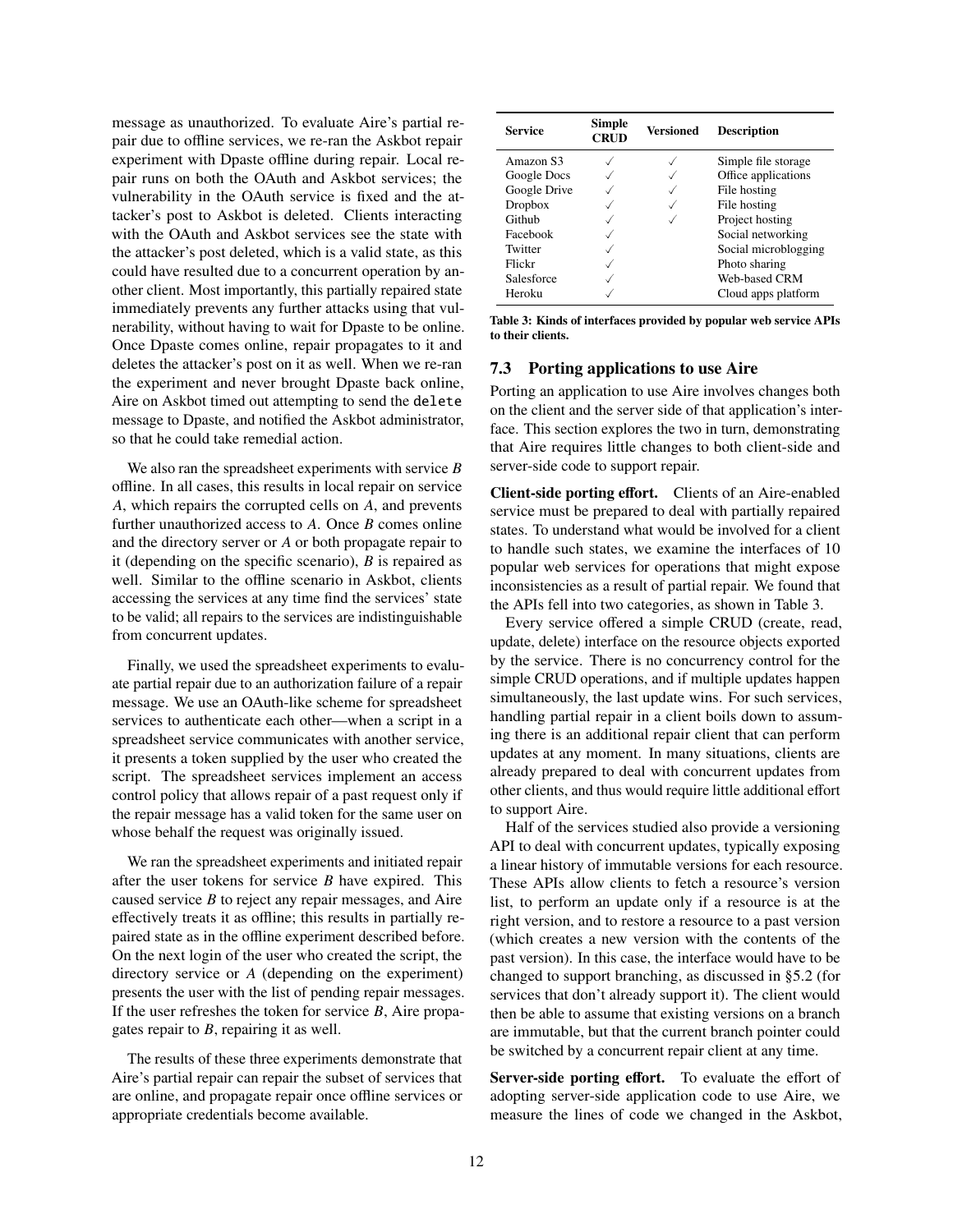Dpaste, and Django OAuth applications to support Aire as described in [§7.1.](#page-8-1) These three applications comprise 183,000 lines of code in total, excluding comments and blank lines. To run these applications with Aire, we added an authorize function to implement a repair access control policy. The policy allows repair of a past request only if the repair message is issued on behalf of the same user who issued the past request. Implementing the authorize function took 55 lines of Python code.

For the spreadsheet application, we used the same access control policy and authorize implementation. We also implemented support for user-initiated retry of repair, using the notify and retry interface, which we used in our partial repair experiments ([§7.2\)](#page-10-1). Adding this capability to the spreadsheet application required 26 lines of code (for comparison, the entire spreadsheet application is 925 lines of code).

To evaluate the difficulty of implementing an Airecompatible service with a versioning API, we again used our spreadsheet example application. We first implemented a simple linear versioning scheme, where each version is just an incrementing counter. We then extended it to support version trees so that clients could handle Aire's partial repair. This involved adding parent and timestamp fields to each version, and a pointer to the current version for each cell. This required modifying 44 lines of code.

# 8 Performance evaluation

To evaluate Aire's performance, this section answers the following questions:

- What is the overhead of Aire during normal operation, in terms of CPU overhead and disk space?
- How long does repair take on each service, and for the entire system?

We performed experiments on a server with a 2.80 GHz Intel Core i7-860 processor and 8 GB of RAM running Ubuntu 12.10. As our prototype's local repair is currently sequential, we used a single core with hyperthreading turned off to make it easier to reason about overhead.

#### 8.1 Overhead during normal operation

To measure Aire's overhead during normal operation, we ran Askbot with and without Aire under two workloads: a write-heavy workload that creates new Askbot questions as fast as it can, and a read-heavy workload that repeatedly queries for the list of all the questions. During both workloads, the server experienced 100% CPU load.

Table [4](#page-12-0) shows the throughput of Askbot in these experiments, and the size of Aire's logs. Aire incurs a CPU overhead of 19% and 30%, and a per-request storage overhead of 5.52 KB and 9.24 KB (or 8 GB and 12 GB per day) for the two workloads, respectively. One year of logs

| Workload           | <b>Throughput</b>              |                                        | Log size per req.  |                        |
|--------------------|--------------------------------|----------------------------------------|--------------------|------------------------|
|                    | <b>No Aire</b>                 | Aire                                   | App.               | ÐВ                     |
| Reading<br>Writing | $21.58$ req/s<br>$23.26$ reg/s | $17.58$ reg/s<br>$16.20 \text{ req/s}$ | 5.52 KB<br>8.87 KB | $0.00$ KB<br>$0.37$ KB |

<span id="page-12-0"></span>Table 4: Aire overheads for creating questions and reading a list of questions in Askbot. The left two columns show throughput without and with Aire. The right two columns show the per-request storage required for Aire's logs (compressed) and the database checkpoints.

|                      | <b>Askbot</b> | OAuth              | <b>D</b> paste     |
|----------------------|---------------|--------------------|--------------------|
| Repaired requests    | 105/2196      | 2/9                | 1/496              |
| Repaired model ops   | 5444 / 88818  | 9/128              | 4/7937             |
| Repair messages sent |               |                    |                    |
| Local repair time    | 84.06 sec     | $0.10 \text{ sec}$ | $3.91 \text{ sec}$ |
| Normal exec. time    | 177.58 sec    | $0.01$ sec         | $0.02 \text{ sec}$ |

<span id="page-12-1"></span>Table 5: Aire repair performance. The first two rows show the number of repaired requests and model operations out of the total number of requests and model operations, respectively.

should fit in a 3 TB drive at this worst-case rate, allowing for recovery from attacks during that period.

#### 8.2 Repair performance

To evaluate Aire's repair performance, we used the Askbot attack scenario from [§7.1.](#page-8-1) We constructed a workload with 100 legitimate users and one victim user. The attacker signs up as the victim and performs the attack; during this time, each legitimate user logs in, posts 5 questions, views the list of questions and logs out. Afterwards, we performed repair to recover from the attack.

The results of the experiment are shown in Table [5.](#page-12-1) The two requests repaired in the OAuth service are requests  $\Phi$  and  $\Phi$  in Figure [4,](#page-9-0) and the one request repaired in Dpaste is request **6**. The repair messages sent by OAuth and Askbot are the replace\_response for request  $\Phi$  and the delete for request  $\Phi$ , respectively. Askbot does not send replace\_response for requests 3 and 5 , as the attacker browser's requests do not include a Aire-Notifier-URL: header.

Local repair on Askbot re-executes only the requests affected by the attack (105 out of the 2196 total requests), which results in repair taking less than half the time taken for original execution. The attack affects so many requests because the attack question was posted at the beginning of the workload, so subsequent legitimate users' requests to view the questions page depended on the attack request that posted the question. These requests are re-executed when the attacker's request is canceled, and their repaired responses do not contain the attacker's question. Aire on Askbot does not send replace\_response messages for these requests as the user's browsers did not include a Aire-Notifier-URL: header.

Repair takes longest on Askbot, and it is the last to finish local repair. In our unoptimized prototype, repair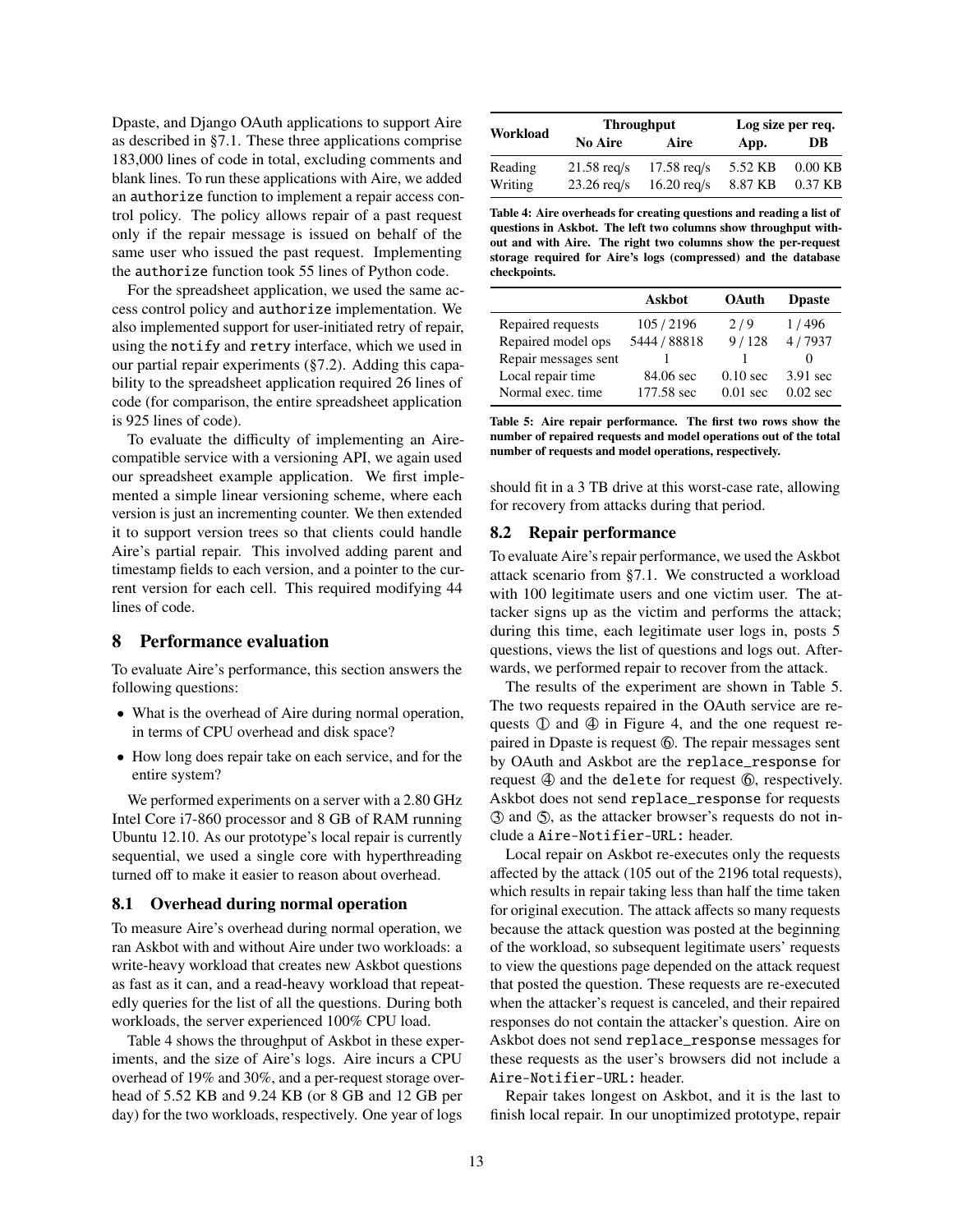for each request is  $\sim 10 \times$  slower than normal execution. This is because the repair controller and the replayed web service are in separate processes and communicate with each other for every Django model operation; optimizing the communication by co-locating them in the same process should improve repair performance.

## 9 Discussion and limitations

Aire recovers the integrity of a system after an attack by undoing unauthorized writes, but it cannot undo damage resulting from unauthorized reads, such as an attack that leaked confidential information. However, Aire could be extended to help an administrator identify leaks, so he can take remedial action—for example, if the administrator marked confidential data for Aire, Aire could notify him of reads that returned confidential data only during original execution but not during repair.

Aire's repair log and database of versioned Django model objects grow in size over time, and eventually garbage collection of old versions becomes necessary. When the administrator of a service determines that logs prior to a particular date are no longer needed, Aire performs garbage collection by deleting repair logs and versions of database rows before that date. Once garbage collection is done, Aire cannot repair requests to the service prior to that date; if a client issues a repair operation on a request whose logs were garbage collected, Aire treats the service as permanently unavailable and notifies the client's administrator.

Our current prototype does not support simultaneous normal execution and repair. When repair is invoked on a service, Aire stops normal operation, switches the service into repair mode, completes local repair, and switches it back to normal operation. Our implementation could be extended to support simultaneous normal execution and repair similar to Warp's repair generations [\[7\]](#page-14-9).

# 10 Related work

The two closest pieces of work to Aire are the Warp [\[7\]](#page-14-9) and Dare [\[16\]](#page-14-11) intrusion recovery systems. Warp focuses on recovery in a single web service and is the inspiration for Aire's local recovery. Aire additionally tracks attacks that spread across services and recovers from them, and defines a model for reasoning about partially repaired state. Dare performs intrusion recovery on a cluster of machines. However, Dare's repair is synchronous and assumes that all machines are in the same administrative domain; both of these design decisions are incompatible with web services, unlike Aire's asynchronous repair.

Some web services, like Google Docs and Dropbox, already allow a user to roll back their files and documents to a previous version. Aire provides a more powerful recovery mechanism that tracks the spread of an attack

across services and undoes all effects of the attack while preserving subsequent legitimate changes.

After a compromise, Polygraph [\[19\]](#page-14-18) recovers the noncorrupted state in a weakly consistent replication system by rolling back corrupted state. However, unlike Aire, it does not attempt to preserve the effects of legitimate actions, which can lead to significant data loss.

Heat-ray [\[8\]](#page-14-19) considers the problem of attackers propagating between machines within a single administrative domain, and suggests ways to reduce trust between machines. On the other hand, Aire is focused on attackers spreading across web services that do not have a single administrator, and allows recovery from intrusions. Techniques such as Heat-ray's could be helpful in understanding and limiting the ability of an adversary to spread from one service to another.

Akkuş and Goel's system [\[5\]](#page-14-20) uses taint tracking to analyze dependencies between HTTP requests and database elements, and uses administrator guidance to recover from data corruption. However, unlike Aire, it can recover only from accidental corruption and not attacks, and it cannot handle attacks that spread across services.

The user-guided recovery system of Simmonds et al. [\[21\]](#page-14-21) recovers from violations of application-level invariants in a web service and uses compensating actions and user input to resolve these violations. However, it cannot recover from attacks or accidental data corruption.

Past work on distributed debugging [\[4\]](#page-14-22) intercepts executions of unmodified applications and tracks dependencies for performance debugging, whereas Aire tracks dependencies for recovery.

# 11 Conclusion

This paper presented Aire, an intrusion recovery system for interconnected web services. Aire introduced three key techniques for distributed repair: (1) a repair protocol to propagate repair across services that span administrative domains, (2) an asynchronous approach to repair that allows each service to perform repair at its own pace without waiting for other services, and (3) a contract that helps developers reason about states resulting from asynchronous repair. We built a prototype of Aire for Django and demonstrated that porting existing applications to Aire requires little effort, that Aire can recover from four realistic attack scenarios, and that Aire's repair model is supported by typical web service APIs.

## Acknowledgments

We thank Frans Kaashoek, Eddie Kohler, the anonymous reviewers, and our shepherd, Michael Walfish, for their help and feedback. This research was supported by the DARPA Clean-slate design of Resilient, Adaptive, Secure Hosts (CRASH) program under contract #N66001-10-2- 4089, and by NSF award CNS-1053143.